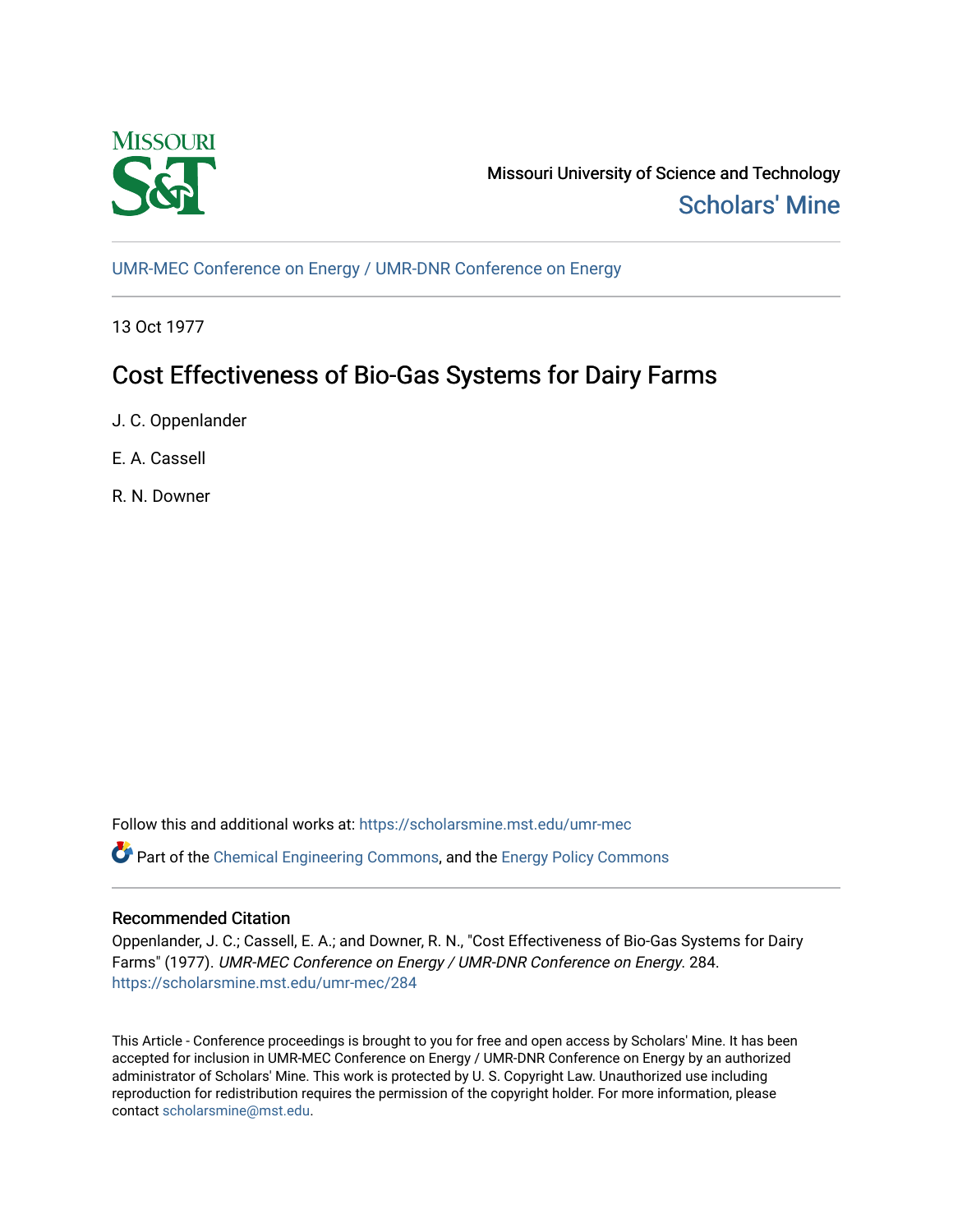COST EFFECTIVENESS OF BIO-GAS SYSTEMS FOR DAIRY FARMS

**J. C. Oppenlander, E. A. Cassell, and R. N. Downer Department of Civil Engineering, University of Vermont Burlington, Vermont**

#### **Abstract**

**Considerable attention has recently been focused on the development of farm management practices that utilize the total resource potential of animal wastes. In addition to the fertilizer value of manure, energy in the form of bio-gas can be generated from manure wastes by an anaerobic digestion process. The purpose of this economic analysis was to evaluate the feasibility of producing energy from the anaerobic digestion of dairy-cow manure. Anaerobic digestion systems were rationally designed for several farm management practices on Vermont dairy farms. These designs were sized to accommodate dairy herds of 20, 50, 100, and 200 cows for both freeand tie-stall arrangements.**

**The realistic evaluation of the potential of any energy source must include a cost effectiveness analysis. This 1974 economic analysis, with selected 1977 cost updatings, included considerations of both the total annual financial investment and the unit cost of net energy production. Minimum unit costs of net energy production for 1977 prices are approximately \$0.19 per kwh for the 20-cow operation, but these values decrease with increasing herd size to \$0.05 per kwh for the 200-cow dairy farm. At the present time, the generation of bio-gas from the anaerobic digestion of dairy farm manures becomes economically feasible as an alternate source of energy for dairy farms in excess of 200 cows.**

**1. INTRODUCTION**

**Sources of alternative energy, such as wind, animal wastes, sun, etc., are currently being proposed to alleviate the pending fuel crisis. Although these sources afford a possible means of augmenting primary energy supplies, little attention has been devoted to the economic feasibility of these energy developments. The realistic evaluation of the potential of any energy source must include a cost effectiveness analysis.**

**Interest in farm animal wastes as a source of pollution to both surface and ground waters has emerged over the past**

**decade. Because extremely cheap commercial fertilizers and power were readily available, these wastes were viewed by many farmers as a nuisance and often were treated as materials with little value. More stringent environmental controls, greater numbers of animals per farm, and widespread urban sprawl have produced the problem of the management of manures for many farmers.**

**With the rapid upward trend in fertilizer and farm energy costs, activity has been generated in the development of systems which can efficiently utilize the fertilizer and the energy potential of cow**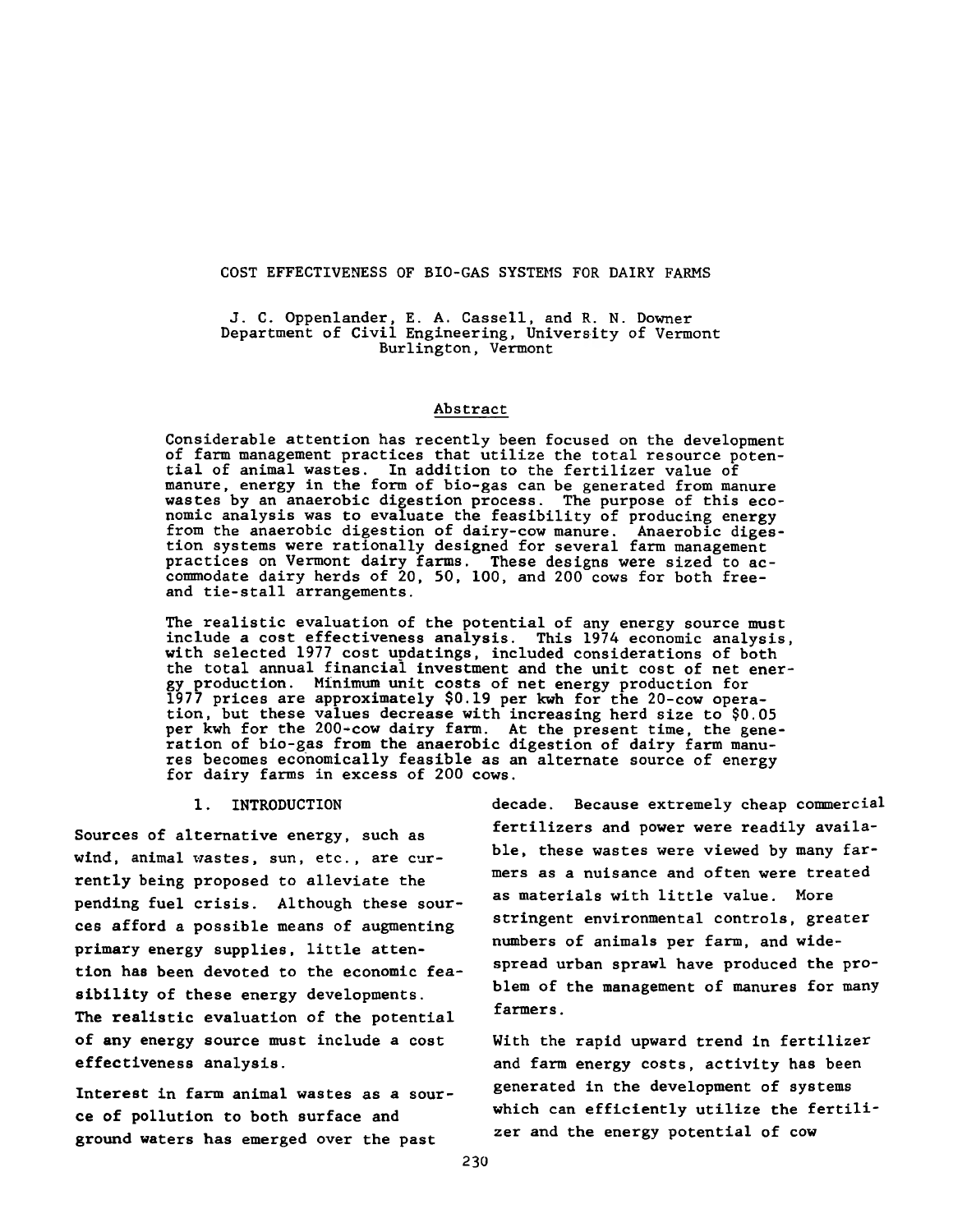**manure.** One technique for extracting **energy** from cow manure is the anaerobic **digestion** process to generate bio-gas, a **gaseous** mixture containing methane with an approximate energy value of 600 Btu per cu **ft. The** fertilizer potential of the **manure** appears to be enhanced as a result **of the** digestion process.

**The effects** which climate and farm manage**ment** procedures practiced on Vermont dairy **farms have** on the feasibility of using **anaerobic** digestion to produce energy from **manure are not** known. Therefore, a re**search project** was conducted at the Uni**versity of** Vermont to determine a techni**cally** feasible anaerobic digestion system **which is** compatible with dairy farm mana**gement** practices in Vermont. This report **summarizes** the assessment of the economic **feasibility** of these anaerobic digestion **systems as an** energy source for Vermont **dairy farms. (3)**

**Although** proper designs for a bio-gas **system can** be developed with existing **technology,** economic analyses are neces**sary to establish** the cost effectiveness **of each** system designed to generate an **alternative** source of energy. The econo**mic** determinations in this feasibility **evaluation** involved the monthly cost for **owning** and operating each system and the **unit cost** of the net available bio-gas.

**A properly** designed anaerobic digestion **system that** is economically feasible pro**vides the** following potential benefits to **dairy farmers:**

- (1) Reduction in cost for farm energy and increase in selfsufficiency for the farm operation ,
- (2) Provision of greater positive control of animal manure handling to minimize water pollution,
- (3) Reduction of insect and odor problems that are associated

with the application of untreated manure on the land, and

- (4) Greater utilization of the manure in the conservation of energy and nutrients.
	- 2. PROCEDURE

Because dairy farmers practice different farm management procedures, manures from Vermont dairying operations contain varying quantities and types of bedding materi als. However, average quantities and characteristics of dairy cow manure were estimated for both tie-stall and freestall operations on Vermont dairy farms. These 'average' manures form the basis for a generalized economic feasibility analysis of various anaerobic digester designs. Actual values should be determined and used for sizing the design of a bio-gas system for an individual farm.

Various designs were prepared for an anaerobic digestion system for the production and storage of bio-gas. The schematic diagram in Figure 1 illustrates the major components of the manure digestion system. The system was arranged to function with the farm management procedures that are currently practiced on many Vermont dairy farms. Because bedding and waste feed cannot be separated in a practical manner from urine and feces, the digester was sized to accommodate all wastes in the manure. The bio-gas system was designed to maximize reliability, to meet various safety regulations, and to minimize energy requirements for sustaining digester operation .

The outputs of the anaerobic digester system include the following components:

> (1) Bio-gas that is generated at an average rate of about 70 cu ft per day for each contributing cow and has an energy value of approximately 600 Btu per cu ft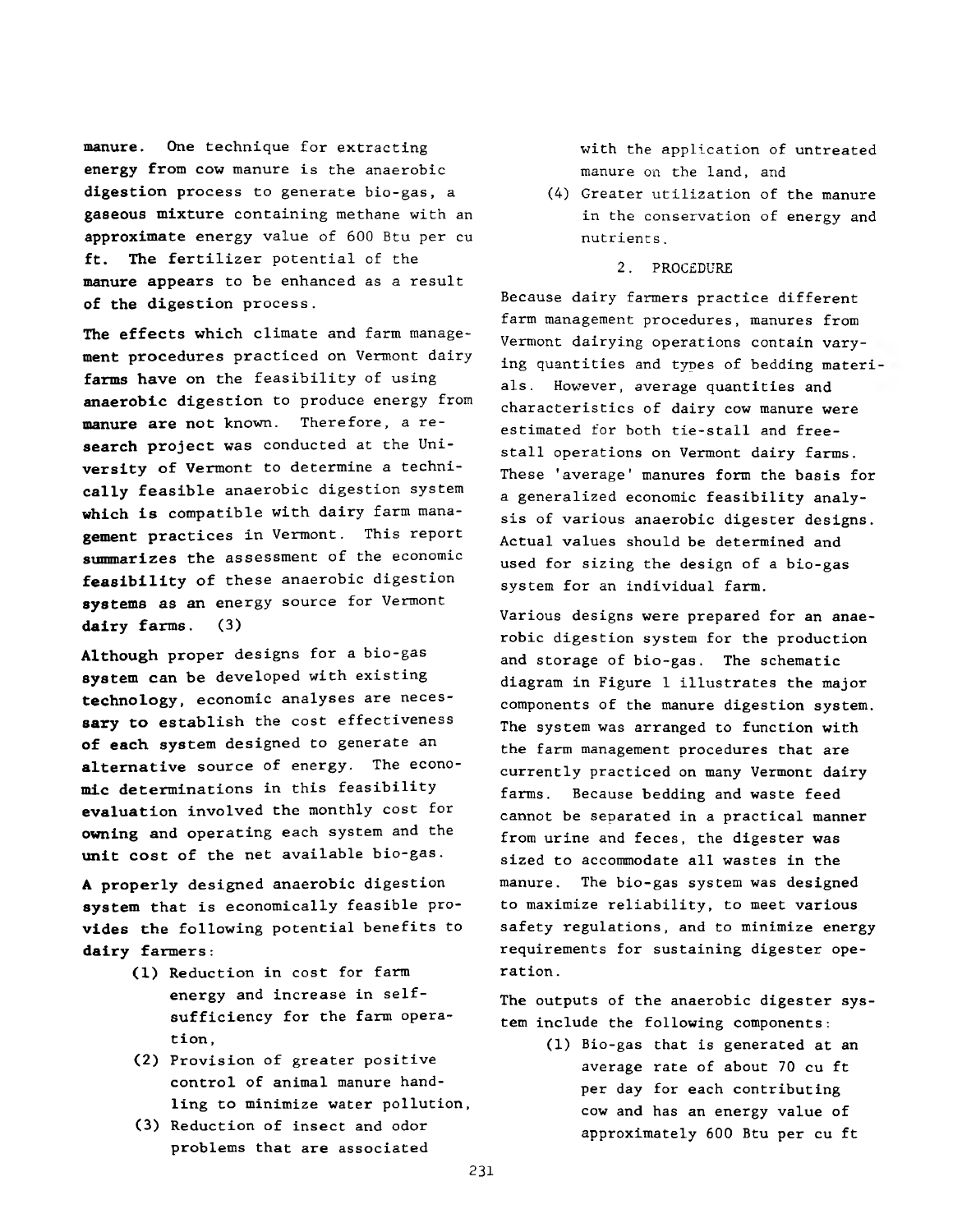and

(2) Digested manure that is produced at an average rate of about 150 lb per day for each cow.

The digested manure is a slurry that contains approximately 92 percent of moisture and requires management by liquidhandling techniques.

2.1 DESIGN ELEMENTS

The following components were properly sized for various designs of the anaerobic digestion system:

- (1) Premix and manure-feed unit,
- (2) Digestion tank, and
- (3) Bio-gas handling facility.

System designs were developed for farm operational sizes of 20, 50, 100, and 200 cows with both tie- and free-stall arrangements. In addition, the following design elements were evaluated in the research project:

- (1) Digester operating temperature:
	- (a) 68 F and
	- (b) 95 F; and
- (2) Digestion tank arrangement:
	- (a) In-ground wood tank, steel top, top only insulated,
	- (b) In-ground steel tank, steel top, top only insulated,
	- (c) In-ground concrete tank, steel top, top only insulated,
	- (d) In-ground wood tank, steel top, fully insulated, and
	- (e) On-ground wood tank, steel top, fully insulated.

Designs of the various system components were developed, energy analyses were performed, and economic feasibility studies were conducted for all combinations of varying farm size, herd management, digester operating temperature, and digestion tank arrangements. However, this paper is





FIGURE I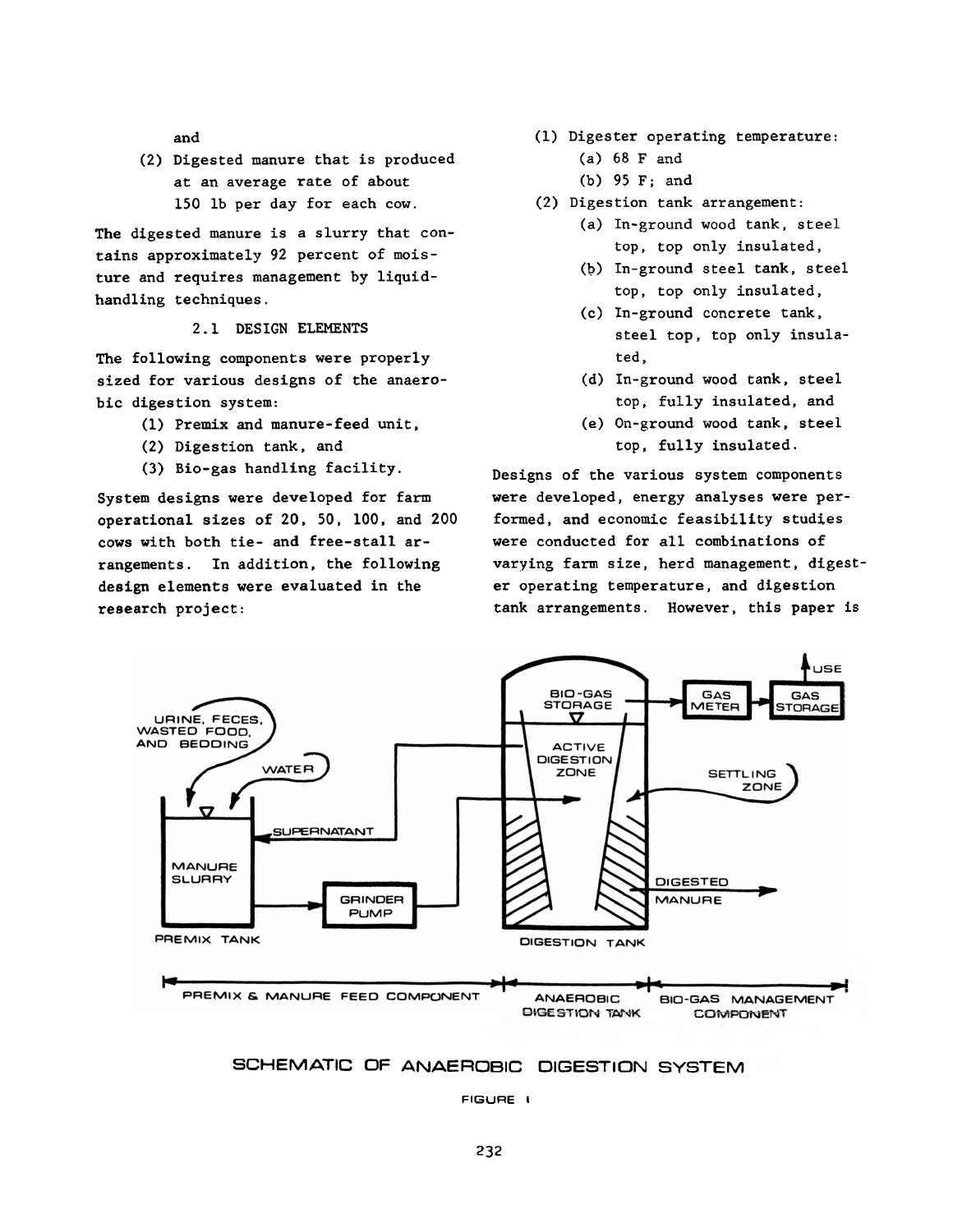limited to the results of the economic analyses. Detailed descriptions of the technical aspects of this bio-gas system study are contained in the complete research report. (3)

#### **2.2 ECONOMIC** CONSIDERATIONS

Economic analyses are essential for establishing the cost effectiveness of a properly designed anaerobic digestion system as a producer of bio-gas energy for Vermont dairy farms. The selected economic feasibility evaluations include the following cost determinations:

- (1) Monthly cost for construction, maintenance, and operation of the bio-gas system and
- (2) Unit cost of the net bio-gas that is available as a source of energy for use on the farm.

**The monthly** cost indicates the magnitude **of the** investment that is required for **owning and** operating a bio-gas system for **average** conditions on a Vermont dairy **farm. On** the other hand, the unit cost **of the net** available bio-gas reflects the **comparative** economic utility of this al**ternate source** of farm energy. Cost cal**culations** were based on the yearlong ope**ration** of the digester and on the daily **processing** of all manure from the dairy **herd.**

**Detailed** estimates were prepared for the **initial** cost and for the annual mainte**nance and** operational costs of each al**ternative** design. (5) The initial or **construction** costs were then expressed as **annual** capital costs that are based on an **interest rate** of 9.5 percent and the fol**lowing** selected economic lives for the **various** capital items in the bio-gas sys**tem\*.**

- (1) Twenty years:
	- (a) Excavation
	- (b) General electrical,
	- (c) Premix tank, and

(d) Digestion tank (bottom, sides, steel roof, interior cone, and insulation); and

# (2) Ten years:

- (a) Pump-grinder,
- (b) Piping and valving,
- (c) Digestion tank (piping and fittings),
- (d) Digester heating system (controls, boiler, and hot water piping), and
- (e) Bio-gas management system (compressor, gas meter, gasfeedback system, piping, valving, and fittings).

Annual maintenance costs were assumed as 1 and 2 percent, respectively, of the initial cost for components that have 20 and 10-year economic lives.

Operational costs include insurance, taxes, labor charges, and electrical and water expenses. Insurance premiums were computed at \$17.50 per year per \$1000 of initial cost. Taxes were based on a typical tax rate of \$60.00 per year per \$1000 of assessed value, which is assumed as onethird of the initial cost.

Water usage was charged at \$5.00 per month for 20- and 50-cow operations, at \$7.50 per month for a 100-cow farm, and at \$10.00 per month for a farm with 200 cows. The cost of electricity was selected at \$0.03 per kwh. Farm labor charges were established at \$2.25 per hour and were assigned to operation of the bio-gas system in accordance with the following schedule: 1.5, 2.0, 2.5, and 3.0 hours per day, respectively, for 20-, 50-, 100-, and 200-cow farms.

Both annual and monthly costs were utilized in the various cost effectiveness evaluations. Although annual costs are usually employed in economic studies, financial transactions for dairy farms are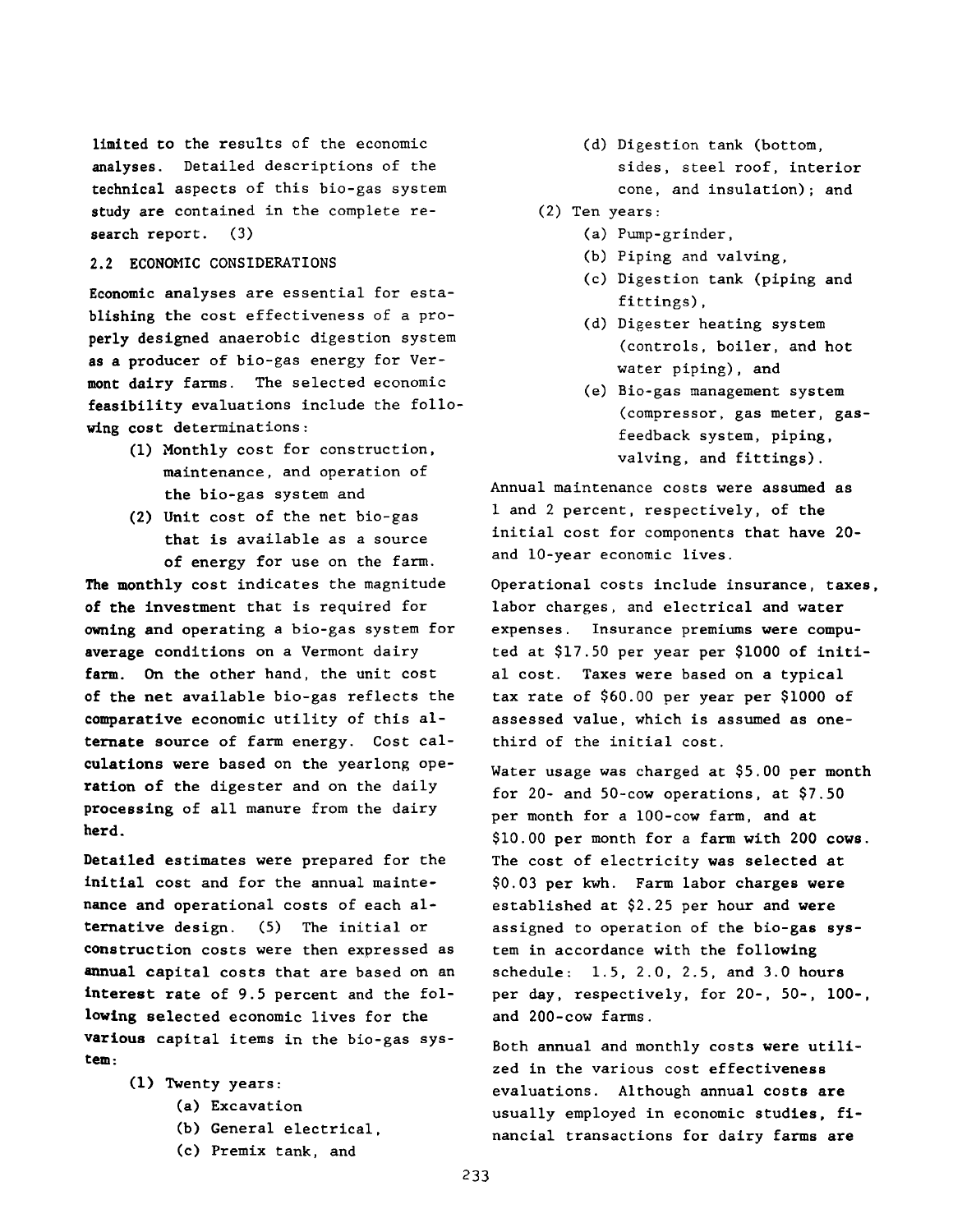|                                                             | $20 - \text{Cow}$    | $50 - \text{Cow}$ | $100 - \text{Cow}$    | $200 - \text{Cow}$     |
|-------------------------------------------------------------|----------------------|-------------------|-----------------------|------------------------|
| Expenses on Initial Invest-                                 |                      |                   |                       |                        |
| $ment$ (\$/month)                                           | 499.23               | 689.65            | 1002.19               | 1704.36                |
| Maintenance (\$/month)                                      | 52.46                | 70.20             | 99.85                 | 167.69                 |
| Operational (\$/month)                                      | 274.28               | 365.53            | 538.80                | 786.67                 |
| Total Cost (\$/month)                                       | 825.97               | 1125.38           | 1640.84               | 2658.72                |
| Total Cost (\$/year)                                        | 9911.64              | 13,504.56         | 19,690.08             | 31,904.64              |
| Total Cost per Cow<br>$(\frac{5}{\text{cow}}/\text{month})$ | 41.30                | 22.51             | 16.41                 | 13.29                  |
| Total Cost per Cow - 1977<br>$(\frac{\csc \pi}{\csc \pi})$  | 45.43                | 24.76             | 18.05                 | 14.62                  |
| Net Gas (Btu/year)                                          | $165.5x10^{6}$       | $465.9x10^{6}$    | 991.7x10 <sup>6</sup> | $2078.7 \times 10^{6}$ |
| Net Gas (kwh/year)                                          | 4.85x10 <sup>4</sup> | $1.37x10^5$       | $2.91x10^3$           | $6.09x10^3$            |
| Gas Cost (\$/kwh)                                           | 0.204                | 0.099             | 0.068                 | 0.052                  |
| Gas $Cost - 1977$ (\$/kwh)                                  | 0.224                | 0.109             | 0.075                 | 0.057                  |

### **TABLE 1 - Summary of Economic Analyses for 68 F In-Ground Wood Tank, Steel Top, Top Only Insulated 1974 Cost Data Except As Noted Tie-Stall Operation**

#### **TABLE 2 - Summary of Economic Analyses for 68 F In-Ground Steel Tank, Steel Top, Top Only Insulated 1974 Cost Data Except As Noted Tie-Stall Operation**

|                                                               | $20 - \text{Cow}$    | $50 - \text{Cow}$ | $100 - \text{Cow}$ | $200 - \text{Cow}$     |
|---------------------------------------------------------------|----------------------|-------------------|--------------------|------------------------|
| Expenses on Initial Invest-                                   |                      |                   |                    |                        |
| ment $(\frac{5}{\text{month}})$                               | 560.25               | 715.98            | 932.73             | 1389.46                |
| Maintenance (\$/month)                                        | 57.73                | 72.47             | 93.85              | 140.49                 |
| Operational (\$/month)                                        | 294.02               | 374.06            | 516.30             | 684.67                 |
| Total Cost (\$/month)                                         | 912.00               | 1162.51           | 1542.88            | 2214.62                |
| Total Cost (\$/year)                                          | 10,944.00            | 13,950.12         | 18,514.56          | 26, 575.44             |
| Total Cost per Cow<br>$(\frac{5}{\text{cow}}/\text{month})$   | 45.60                | 23.25             | 15.43              | 11.07                  |
| Total Cost per Cow - 1977<br>$(\frac{2}{3}/\text{cow/month})$ | 50.16                | 25.58             | 16.97              | 12.18                  |
| Net Gas (Btu/year)                                            | $147.0x10^{6}$       | $431.4x10^{6}$    | $937.0x10^{6}$     | 1991.7x10 <sup>6</sup> |
| Net Gas (kwh/year)                                            | 4.31x10 <sup>4</sup> | $1.26x10^3$       | $2.75x10^3$        | $5.84 \times 10^{3}$   |
| Gas Cost (\$/kwh)                                             | 0.254                | 0.111             | 0.067              | 0.046                  |
| Gas Cost - $1977$ (\$/kwh)                                    | 0.279                | 0.122             | 0.074              | 0.051                  |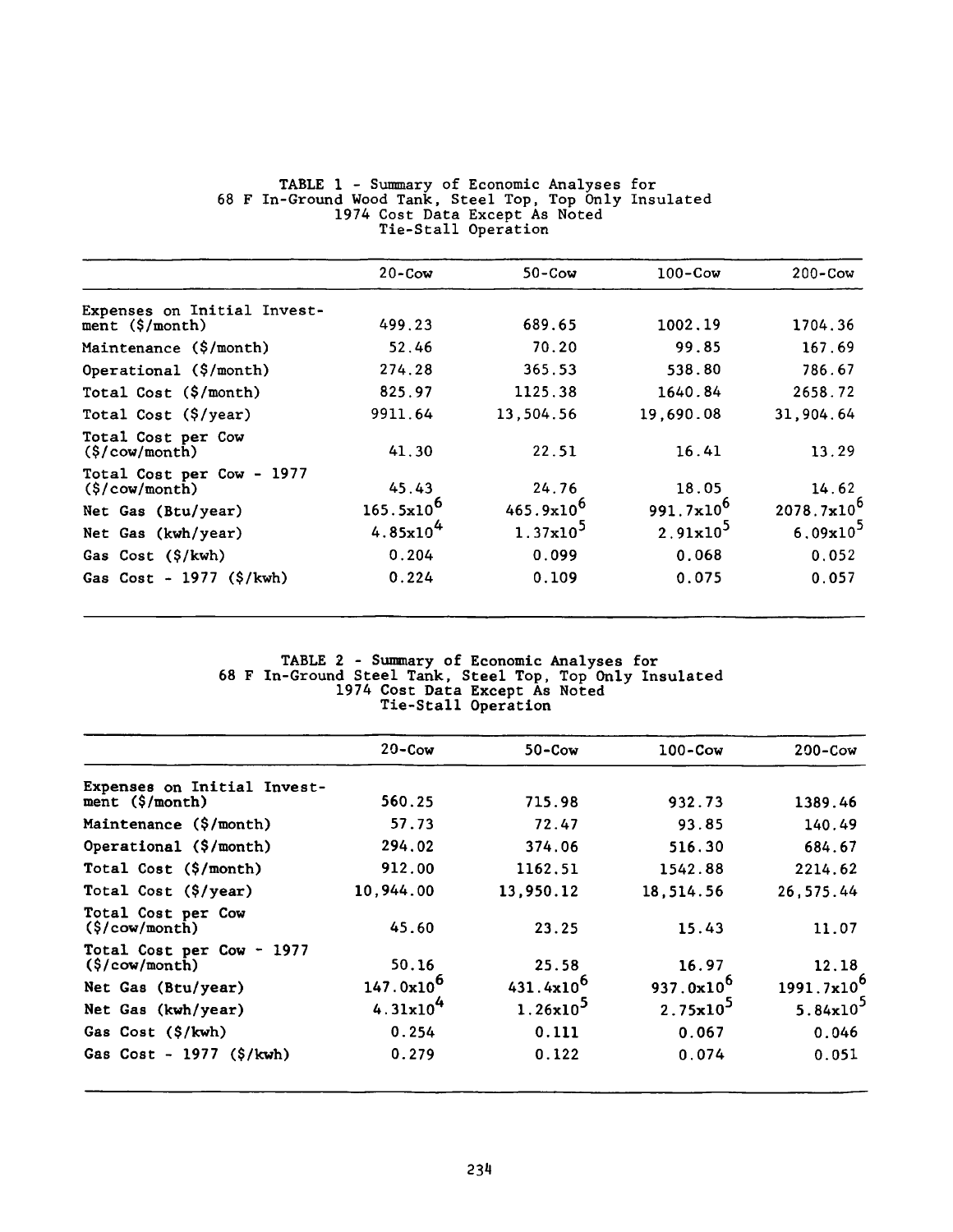**normally** conducted on a monthly basis.

#### 3. RESULTS

**The application** of exisiting technology **permits the** generation of bio-gas from **dairy manures.** Because of freezing winter **conditions in** Vermont, systems designed to **receive manure** from free-stall operations **do not generate** bio-gas in excess of these **amounts that** are required to heat the di**gesters during** the cold months. However, **the production** of bio-gas in quantities **that are sufficient** for use as an alterna**tive energy source** is potentially feasible **for digesters** which receive manure from **tie-stall operations** and which operate at **temperatures of** 95 F or less. Therefore, **the economic** analyses were only performed **for bio-gas system** designs of various **construction arrangements** for digester **operating temperatures** of 68 and 95 F **and for tie-stall** operations involving 20, **50, 100, and 200** cows. All cost determi**nations are based** on yearlong operation of **the tie-stalls,** so that manure is collec**ted and added to the** digester daily.

**The cost data** represent 1974-price condi**tions, except** for certain indicated sum**mary values** which are also expressed in **1977 dollars.** A multiplying factor of 1.1 **was utilized** for the three-year inflation **adjustment.** (4)

# **3.1 MONTHLY** SYSTEM COSTS

**To determine** the financial commitment that **is required for a** bio-gas system, the **total monthly** cost was calculated for the **selected design** conditions that are po**tentially practical in** the Vermont envi**ronment. The total** cost per month repre**sents the amortization** of the **initial** capi**tal investment and** the necessary mainte**nance and operational** charges.

**The total** monthly costs are summarized in **Tables** 1 through 6 for selected system **designs**. Summaries of the economic

analyses are presented for all digestion tank arrangements with an operating temper ature of 68 F, while only the design with the lowest monthly cost is summarized for the bio-gas systems that operate at 95 F. The bio-gas system that involves the lowest monthly cost to the dairy farmer is the 95 F in-ground wood tank, steel top, top only insulated arrangement, as shown in Table 6, for all dairy herd sizes that were investigated with tie-stall operation Economies of scale are clearly indicated by the decreasing total monthly cost per cow with increasing size of dairy herd. These investments range from \$11.07 to \$39.48 per cow per month for dairy farm operations of 200 and 20 cows, respectively, in terms of 1977 costs.

#### 3.2 ANNUAL UNIT COSTS OF BIO-GAS

The economic feasibility of the various system designs is conveniently evaluated by determining the unit costs of the net energy that is available for use on the dairy farm. These unit cost values on an annual basis are presented in Table 1 through 6 for selected design alternatives with the tie-stall arrangement. Those designs that yield the minimum unit costs of net energy are:

- (1) For 20- and 50-cow operations 68 F in-ground wood tank, steel top, fully insulated (Table 4);
- (2) For 100-cow operation 68 F onground wood tank, steel top, fully insulated (Table 5); and
- (3) For 200-cow operation 68 F in-ground steel tank, steel top, top only insulated (Table 2).

For 1977 prices, these minimum unit-cost designs range from \$0,188 to \$0,051 per kwh in the unit cost of the net available bio-gas for the 20-cow and the 200-cow dairy operations, respectively. These unit costs represent the conditions of system operation throughout an average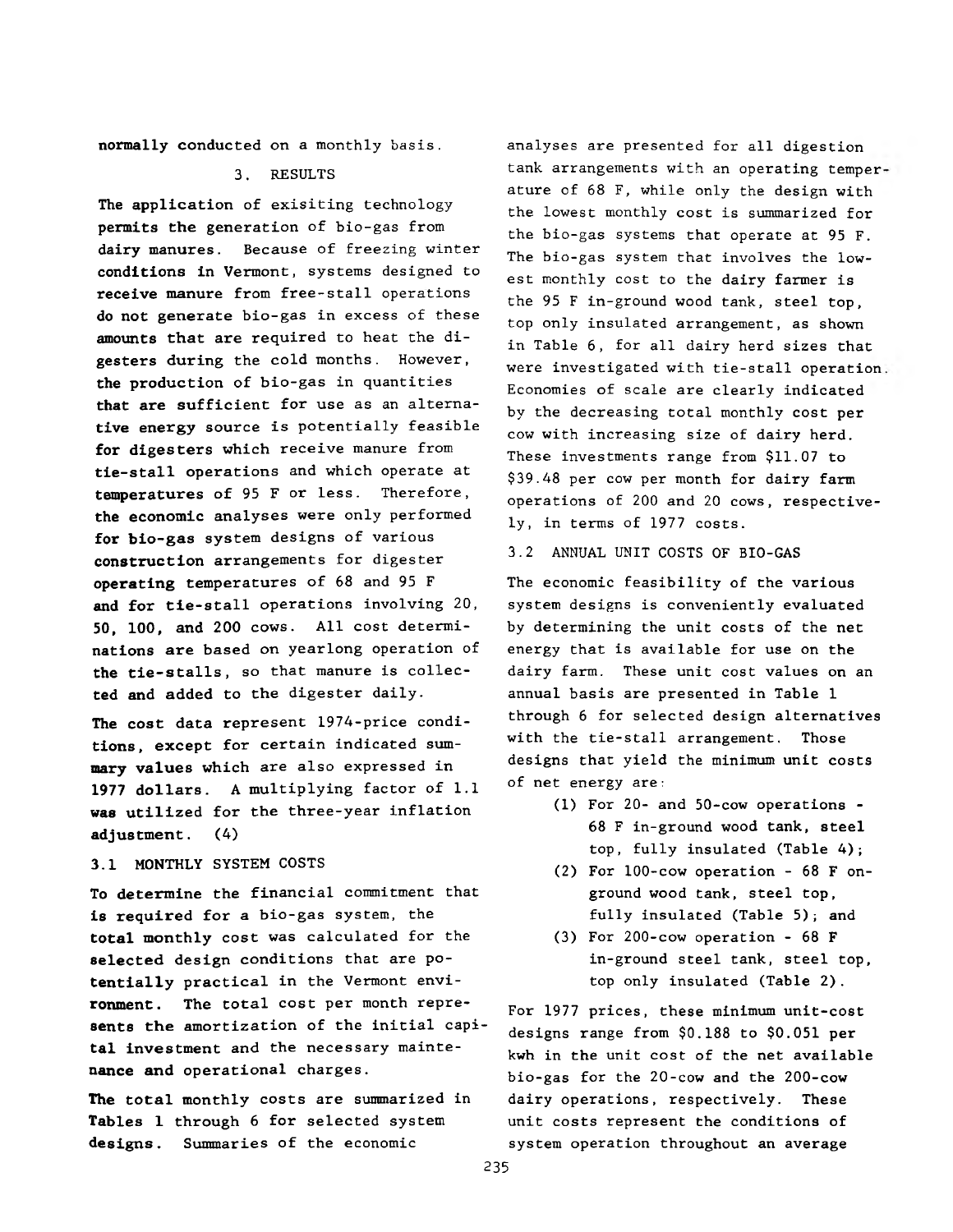|                                                     | $20 - \text{Cow}$    | $50 - \text{Cow}$ | $100 - \text{Cow}$   | $200 - \text{Cow}$     |
|-----------------------------------------------------|----------------------|-------------------|----------------------|------------------------|
| Expenses on Initial Invest-                         |                      |                   |                      |                        |
| ment $(\frac{5}{\text{month}})$                     | 642.62               | 1013.81           | 1395.82              | 2121.13                |
| Maintenance (\$/month)                              | 64.85                | 98.20             | 133.85               | 203.69                 |
| Operational (\$/month)                              | 320.72               | 470.53            | 666.29               | 921.67                 |
| Total Cost $(\frac{5}{\text{month}})$               | 1028.19              | 1582,54           | 2195.96              | 3246.49                |
| Total Cost (\$/year)                                | 12,338.28            | 18,990.48         | 26,351.52            | 38,957.88              |
| Total Cost per Cow<br>$(\frac{\xi}{\cosh n})$       | 51.41                | 31.65             | 21.96                | 16.23                  |
| Total Cost per Cow - 1977<br>$(\frac{\csc \pi}{2})$ | 56.55                | 34.82             | 24.16                | 17.85                  |
| Net Gas (Btu/year)                                  | $161.9x10^{6}$       | $459.2x10^{6}$    | $981.1x10^{6}$       | $2061.6 \times 10^{6}$ |
| Net Gas (kwh/year)                                  | 4.74x10 <sup>4</sup> | $1.35x10^5$       | $2.87 \times 10^{5}$ | $6.04 \times 10^{3}$   |
| Gas Cost (\$/kwh)                                   | 0.260                | 0.141             | 0.092                | 0.064                  |
| Gas $Cost-1977$ $(\frac{5}{kwh})$                   | 0.286                | 0.155             | 0.101                | 0.070                  |

#### **TABLE 3 - Summary of Economic Analyses for 68 F In-Ground Concrete, Steel Top, Top Only Insulated 1974 Cost Data Except As Noted Tie-Stall Operation**

#### **TABLE 4 - Summary of Economic Analyses 68 F In-Ground Wood Tank, Steel Top, Fully 1974 Cost Data Except As Noted Tie-Stall Operation for Insulated**

|                                                                | $20 - \text{Cow}$ | $50 - \text{Cow}$ | $100 - \text{Cow}$     | $200 - \text{Cow}$   |
|----------------------------------------------------------------|-------------------|-------------------|------------------------|----------------------|
| Expenses on Initial Invest-<br>ment $(\frac{5}{\text{month}})$ | 543.12            | 770.69            | 1251.44                | 1908.16              |
| Maintenance (\$/month)                                         | 56.25             | 77.20             | 121.38                 | 185.29               |
| Operational (\$/month)                                         | 288.49            | 391.77            | 619.52                 | 852.70               |
| Total Cost $(\frac{5}{\text{month}})$                          | 887.86            | 1239.66           | 1992.34                | 2946.15              |
| Total Cost (\$/year)                                           | 10,654.32         | 14,875.92         | 23,908.08              | 35, 353.80           |
| Total Cost per Cow<br>$(\frac{5}{\text{cow}}/\text{month})$    | 44.39             | 24.79             | 19.92                  | 14.73                |
| Total Cost per Cow - 1977<br>$(\frac{\csc \pi}{\csc \pi})$     | 48.83             | 27.27             | 21.91                  | 16.20                |
| Net Gas (Btu/year)                                             | $212.5x10^6$      | $551.8x10^{6}$    | $1128.2 \times 10^{6}$ | $2295.2x10^{6}$      |
| Net Gas (kwh/year)                                             | $6.23x10^{4}$     | $1.62x10^5$       | $3.31 \times 10^{5}$   | $6.72 \times 10^{3}$ |
| Gas Cost (\$/kwh)                                              | 0.171             | 0.092             | 0.072                  | 0.053                |
| Gas Cost - $1977$ (\$/kwh)                                     | 0.188             | 0.101             | 0.079                  | 0.058                |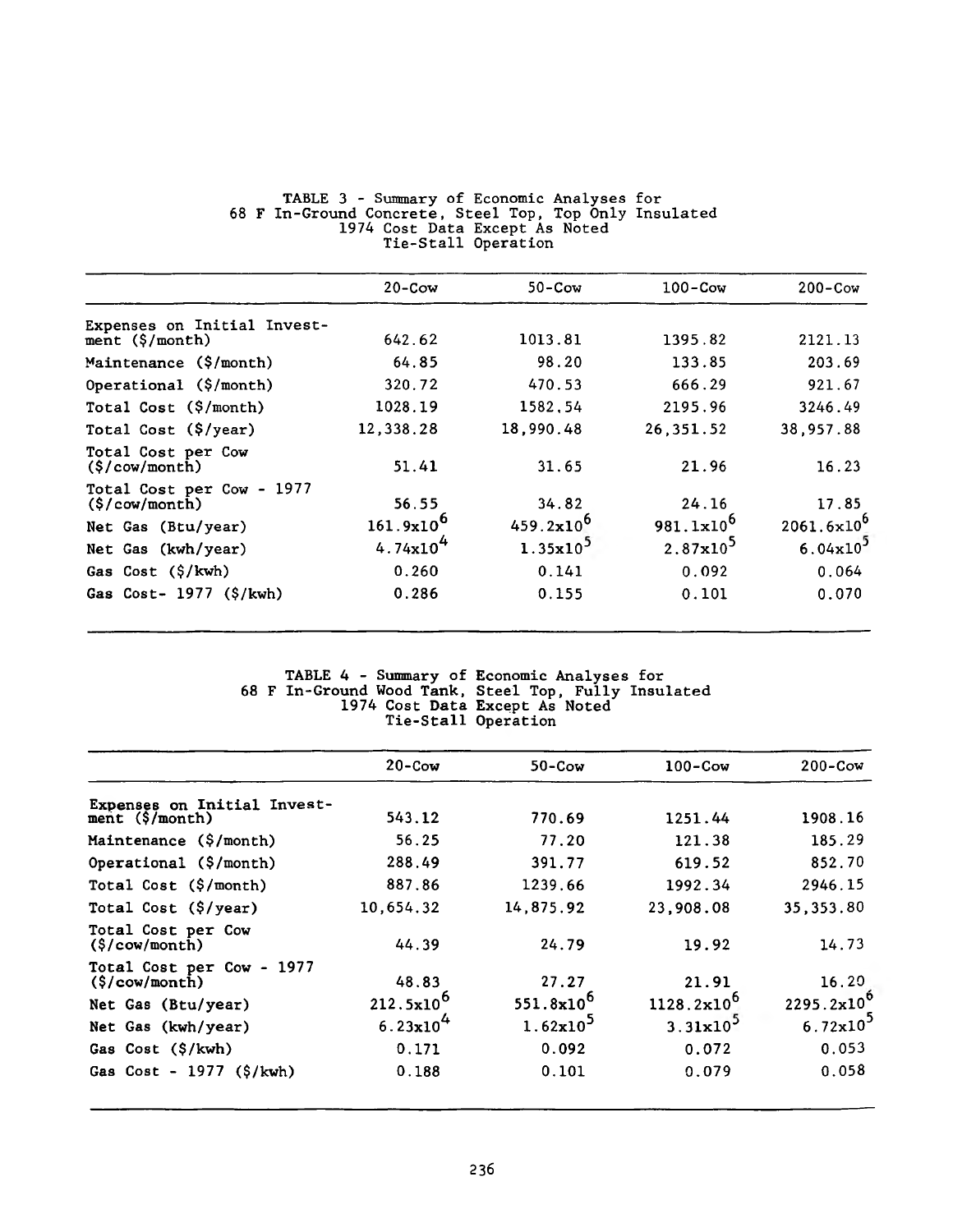|                                                                    | $20 - \text{Cow}$    | $50 - \text{Cow}$    | $100 - \text{Cow}$     | $200 - \text{Cow}$ |
|--------------------------------------------------------------------|----------------------|----------------------|------------------------|--------------------|
| Expenses on Initial Invest-<br>ment $(\frac{5}{\text{month}})$     | 535.89               | 753.80               | 1099.39                | 1847.87            |
| Maintenance (\$/month)                                             | 55.63                | 75.74                | 108.24                 | 180.08             |
| Operational $(\frac{5}{\text{month}})$                             | 286.15               | 386.30               | 570.28                 | 833.17             |
| Total Cost (\$/month)                                              | 877.67               | 1215.84              | 1777.91                | 2861.12            |
| Total Cost (\$/year)                                               | 10,532.04            | 14,590.08            | 21,334.92              | 34, 333.44         |
| Total Cost per Cow<br>$(\frac{5}{\text{cow}}/\text{month})$        | 43.88                | 24.32                | 17.78                  | 14.31              |
| Total Cost per Cow - 1977<br>$(\frac{5}{\text{cow}}/\text{month})$ | 48.27                | 26.75                | 19.56                  | 15.74              |
| Net Gas (Btu/year)                                                 | $202.8x10^{6}$       | 536.7 $x10^6$        | 1099.9x10 <sup>6</sup> | $2250.0x10^{6}$    |
| Net Gas (kwh/year)                                                 | 5.94x10 <sup>4</sup> | $1.57 \times 10^{5}$ | $3.22 \times 10^5$     | $6.59x10^3$        |
| Gas Cost (\$/kwh)                                                  | 0.177                | 0.093                | 0.066                  | 0.052              |
| Gas $Cost - 1977 (5/kwh)$                                          | 0.195                | 0.102                | 0.073                  | 0.057              |

#### TABLE 5 - Summary of Economic Analyses for 68 F On-Ground Wood Tank, Steel Top, Fully Insulated 1974 Cost Data Except As Noted Tie-Stall Operation

#### TABLE 6 - Summary of Economic Analyses for 95 F In-Ground Wood Tank, Steel Top, Top Only Insulated 1974 Cost Data Except As Noted Tie-Stall Operation

|                                                                    | $20 - \text{Cow}$    | $50 - \text{Cow}$     | $100 - \text{Cow}$   | $200 - \text{Cow}$     |
|--------------------------------------------------------------------|----------------------|-----------------------|----------------------|------------------------|
| Expenses on Initial Invest-<br>ment $(\frac{5}{\text{month}})$     | 433.96               | 582.03                | 799.81               | 1283.69                |
| Maintenance (\$/month)                                             | 46.32                | 61.23                 | 82.37                | 131.35                 |
|                                                                    |                      |                       |                      |                        |
| Operational (\$/month)                                             | 236.97               | 331.28                | 439.52               | 596.04                 |
| Total Cost (\$/month)                                              | 717.75               | 974.54                | 1321.70              | 2011.08                |
| Total Cost (\$/year)                                               | 8613.00              | 11,694.48             | 15,860.40            | 24, 132.96             |
| Total Cost per Cow<br>$(\frac{5}{\text{cow}}/\text{month})$        | 35.89                | 19.49                 | 13.22                | 10.06                  |
| Total Cost per Cow - 1977<br>$(\frac{5}{\text{cow}}/\text{month})$ | 39.48                | 21.44                 | 14.54                | 11.07                  |
| Net Gas (Btu/year)                                                 | 57.3 $x10^6$         | $207.9 \times 10^{6}$ | $485.0x10^{6}$       | 1093.5x10 <sup>6</sup> |
| Net Gas (kwh/year)                                                 | $1.68 \times 10^{4}$ | 6.09x10 <sup>4</sup>  | $1.42 \times 10^{5}$ | 3.20x10 <sup>5</sup>   |
| Gas Cost (\$/kwh)                                                  | 0.513                | 0.192                 | 0.112                | 0.075                  |
| Gas $Cost - 1977$ (\$/kwh)                                         | 0.564                | 0.211                 | 0.123                | 0.082                  |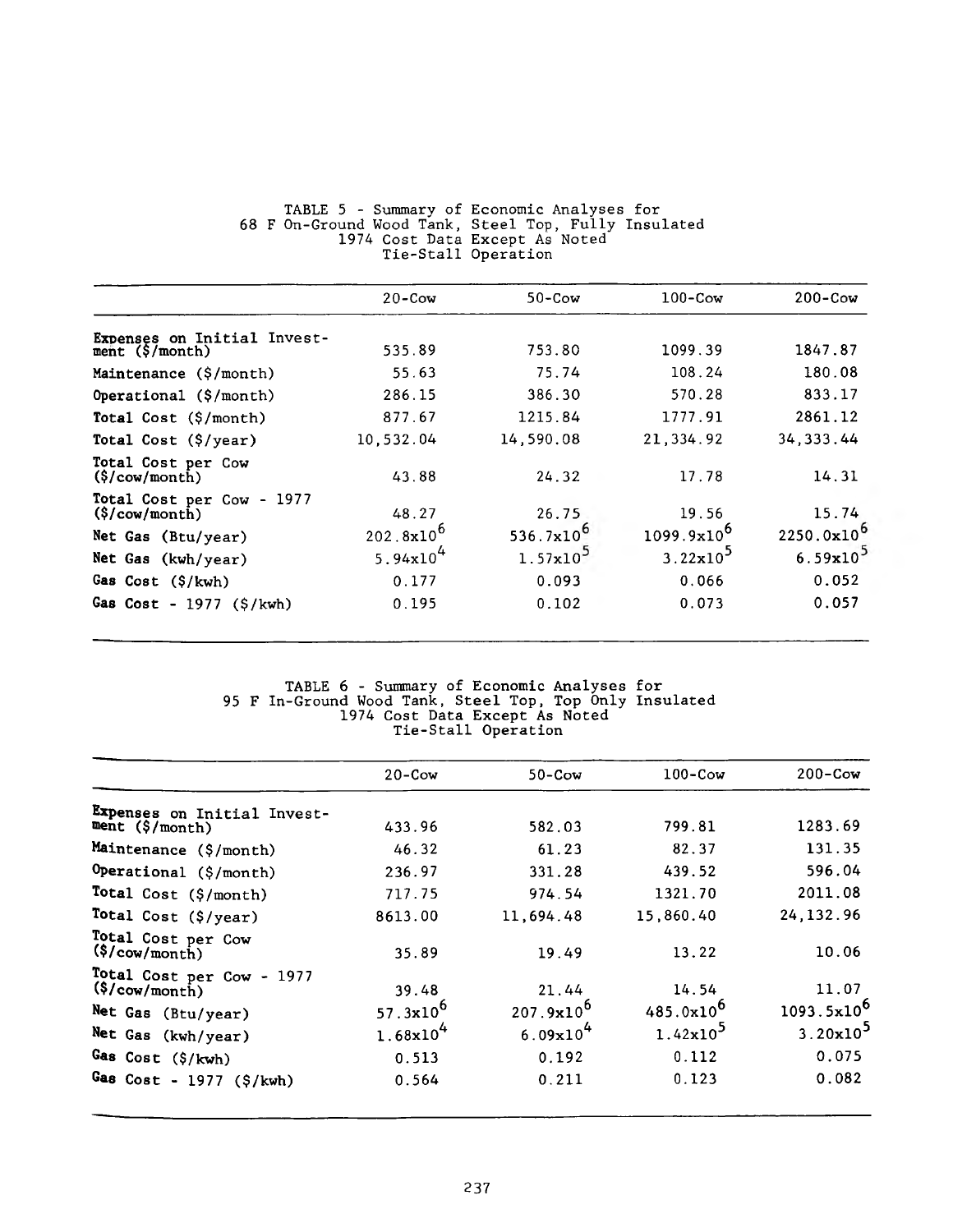#### **year.**

**Although the 95 F in-ground wood tank, steel top, top only insulated arrangement requires the lowest monthly expenditure for a bio-gas system, the lower operating temperature of 68 F increases the net available energy during the year. As a result, the unit cost of net available energy is reduced with bio-gas systems that operate at 68 F.**

**If the investment in a bio-gas system can be programmed, then only dairy farms of the 200-cow size begin to provide the opportunity for generating bio-gas at a unit cost that approaches the present charge for electrical energy in Vermont. The unit costs for bio-gas produced with the 20-, 50-, and 100-cow dairy operations exceed the present prices of electricity and of various petroleum sources of energy-**

### **4. CONCLUSIONS**

**Various design, energy, and economic recommendations were developed in the study of bio-gas systems for Vermont dairy farm generations. (3) However, the following conclusions generally pertain to the results of the various economic analyses.**

- **(1) The low temperatures that are experienced during the winters in Vermont have an overriding influence on the feasibility of bio-gas generation for use as an alternate energy source. Uninsulated digesters do not produce enough bio-gas during the winter to maintain the required operating temperature.**
- **(2) Well insulated anaerobic digestion systems that are designed to accommodate dairy manure from free-stall operations do not produce enough bio-gas to sustain digester operation during**

**the freezing winter months.**

- **(3) Digester systems that are well insulated and designed to receive manure from tie-stall operations generate excess bio-gas during the cold weather that is expected in Vermont.**
- **(4) The lowest unit costs for net available bio-gas range from \$0,188 to \$0,051 per kwh in 1977 dollars, respectively, for the 20-cow and the 200-cow dairy operations.**
- **(5) At the present time, only dairy farms of the 200-cow size approach the economies of scale for generating bio-gas at a unit cost that closely approaches the present charge for electrical energy in Vermont. The unit costs for bio-gas produced with the 20-, 50-, and 100-cow dairy operations exceed the current prices of electricity and of various petroleum sources of energy.**

**Other evaluation studies have provided similar findings in regard to the economic feasibility of bio-gas systems as an alternative energy source. The production of bio-gas from hog manure is presently not economical in comparison with current prices for fossil fuels and on an operational scale of 100 to 500 animals for farms in the southwestern portion of Ontario, Canada. (1)**

**Another economic study involved the anaerobic digestion of dairy cow manure in the State of Washington. (2) Economic feasibility is only realized when the size of the dairy herd reaches approximately 400 cows. This finding is in reasonable** agreement with the results that are pre**sented in this report for dairy farms in the Vermont environment.**